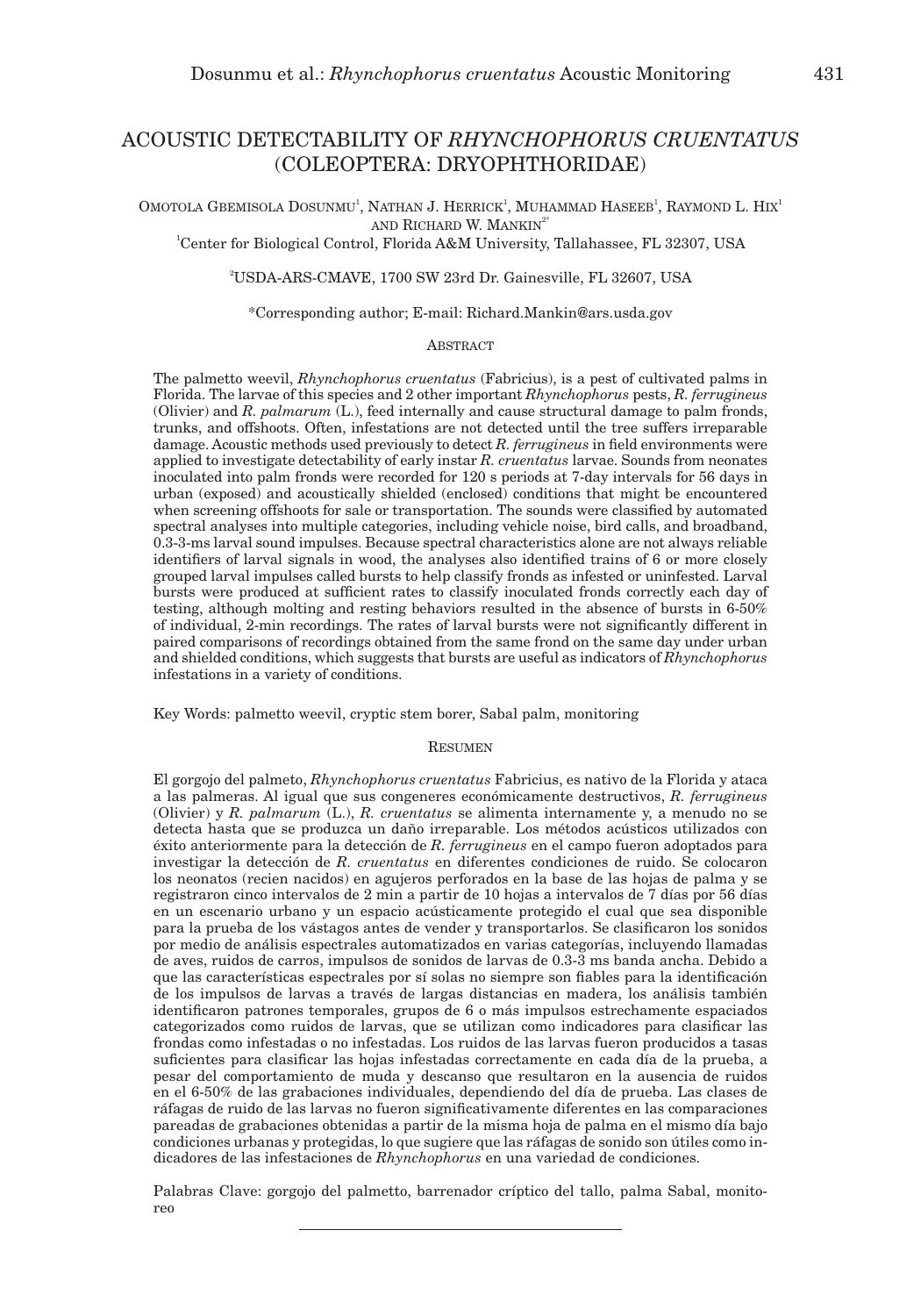Several species of *Rhynchophorus* (Coleoptera: Dryophthoridae) palm weevils attack commercial and ornamental palms, including *R. ferrugineus* (Olivier), originally from Southern Asia, *R. palmarum* (L.) from South America, and *R. cruentatus* (Fabricius)(Wattanapongsiri 1966), native to the southeastern US (Thomas 2010). *Rhynchophorus cruentatus* is a pest of stressed or transplanted cabbage palms, *Sabal palmetto;* saw palmettos, *Serrenoa repens*, and Canary Island date palms, *Phoenix canariensis* (Giblin-Davis et al. 1989). In 2000 for example, *R. cruentatus* caused *P. canariensis* damage estimated at \$285,000 - \$380,000 in a nursery in South Florida (Hunsberger et al. 2000). Because *R. cruentatus*, *R. ferrugineus*, and *R. palmarum* have similar life cycles (Salama et al. 2009; Miguens et al. 2011), investigations on *R. cruentatus* biology and behavior are of potential interest not only for palm weevil management in Florida but also for *Rhynchophorus* spp. management in other regions where they cause substantial economic damage to cultivated palms.

Female *R. cruentatus* lay eggs singly in leaf bases or in wounds on the exterior of a palm tree trunk (Weissling & Giblin-Davis 1994, 1997). The oval-shaped, cream-colored eggs hatch in approximately 3 days (Hunsberger et al. 2000; Weissling & Giblin-Davis 1997). The larvae crawl into and feed within the trunk, damaging its structural integrity. *Rhynchophorus cruentatus* completes its life cycle from the egg to adult emergence in 84 days (Giblin-Davis & Howard 1989) or less (Hunsberger et al. 2000; Weissling & Giblin-Davis 1995). As with *R. ferrugineus* and *R. palmarum* (Thomas 2010), visible symptoms of *R. cruentatus* larval presence often appear too late to prevent an infested tree from dying (Weissling & Giblin-Davis 1997). Improved methods for earlier detection and treatment of *R. cruentatus* and other *Rhynchophorus* spp. could help prevent economic losses to cultivated palms (Herrick & Mankin 2012).

Because movement and feeding sounds transmit well in wood, early and later stages of all cryptic *Rhynchophorus* larvae are prospects for acoustic detection and monitoring with specialized instrumentation (Herrick et al. 2013). *Rhynchophorus ferrugineus* has been investigated by acoustic methods in both field and laboratory conditions (Soroker et al. 2004; Pinhas et al. 2008; Mankin et al. 2008a; Potamitis et al. 2009; Siriwardena et al. 2010; Fiaboe et al. 2011; Herrick & Mankin 2012; Herrick et al. 2013). In general, acoustic studies of *Rhynchophorus* spp. and other internal feeders have found that detection can be difficult in environments with high background noise, but usually can be achieved in moderate to low background noise. The use of an acoustically shielded enclosure enables detection of early instars over greater distances than in the absence of shielding (Mankin et al. 2011). In a study with *R. ferrugineus* for example, the use of an enclosure resulted in a reduction of background noise from ca. 62 to ca. 51 dB at frequencies above 1 kHz (Herrick & Mankin 2012), where dB is a logarithmic measure of the vibrational acceleration. Finally, it is known that spectral averages or profiles of insect sounds can serve as acoustic indicators of infestation (Mankin et al. 2007), but resonances in wood and plant structures can distort or obscure signals transmitted over long distances from an insect to a sensor (Mankin et al. 2008a). In these cases, it often is necessary to consider the temporal patterns of sounds in addition to their spectral patterns in determining whether they are produced by the target insect or by external noise sources.

Because it has been established already that early-instar *R. cruentatus* can be detected acoustically (Herrick et al. 2013), the focus of this experiment was not on proof of principle, but rather on a more practical consideration of the relative detectability of *R. cruentatus* larvae in urban conditions or in shielded environments that might be used when screening offshoots or small trees before transport to landscapes or commercial groves.

## Materials and Methods

## Insect Colony

Adults were collected with cruentol (5-methyl-4-octanol, ChemTica Internacional, S.A.) lures in Tallahassee, Florida. Individual male and female pairs were held in tagged glass jars containing an oviposition substrate, cotton balls dosed with 20% honey-water solution (Shahina et al. 2009). One day later, the males were removed (Kaakeh et al. 2001) to prevent interference with the egg-laying process and possible damage to eggs (Giblin-Davis et al. 1989; Weissling & Giblin-Davis 1994). The cotton balls were examined daily for the presence of eggs and replaced. The eggs were placed in petri dishes lined with moistened filter paper. The dishes were sealed with a clear wrap to prevent the larvae from crawling out after eclosion (Weissling & Giblin-Davis 1994). The petri dishes were labeled by oviposition date and female jar number. The total number of eggs laid by each female, the number of eggs that eclosed, and dates of eclosion were recorded.

Thereafter, the petri dishes were examined daily for eclosion of neonates and the filter papers were kept moist. Individual larvae from hatched eggs were introduced into small holes  $(\approx 2 \text{ mm})$ drilled into sections of sugarcane stem. The sugarcane stems were tagged with the inoculation date, waxed at both ends to conserve moisture, prevent rapid dehydration, and prevent fungal infection, and incubated in a growth chamber maintained at 30 °C and 70  $\pm$  5% RH and a 13:11 h L:D photoperiod (Weissling & Giblin-Davis 1995).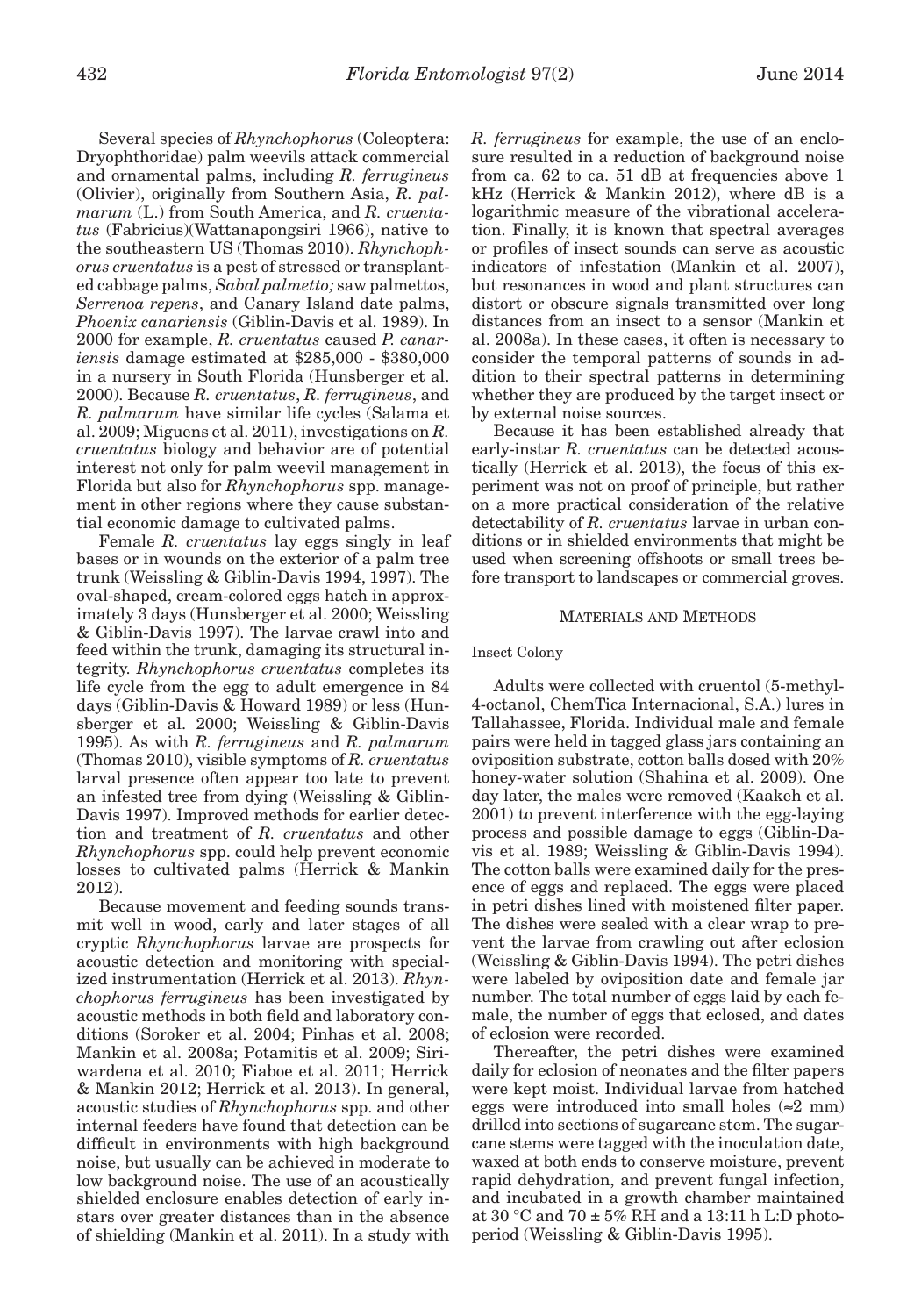Acoustic Recordings from Inoculated Palm Fronds

Ten 12-cm-long Sabal palm fronds (replicates) were cut from an uninfested tree in Tallahassee, Florida. Three holes were inserted 1-cm apart at the base of each frond. A screw was inserted at the center of the frond to serve as a connection point for acoustic recordings. Neonates from the laboratory colony were inoculated into the cut base of the palm frond, one per hole. Each hole was plugged with paper towel to prevent larval escape. The fronds were placed into plastic containers with about 25 ml of water to prevent them from drying out and were maintained at ambient environmental conditions with periodic additions of water until the end of the 56-d experiment.

The setup for monitoring and recording larval signals was similar to that described in Herrick & Mankin (2012). A sensor-preamplifier module (model SP-1L Acoustic Emission Consulting [AEC], Sacramento, California) was attached magnetically to the screw in each palm frond and connected to an AED 2000 amplifier (AEC, Sacramento, California). The AED-2000 was connected to a digital audio recorder (model HD-P2, Tascam, Montebello, California) that enabled monitoring with headphones and stored the signals for subsequent computer assessments of the larval sounds (Mankin et al*.* 2008a, 2011). The digitization rate was 44.1 kHz. The AED-2000 amplifier filters out signals below 1 kHz to reduce traffic and wind noise (Mankin et al. 2011).

For paired comparisons of replicates in enclosed and exposed environments, 2 to 5 recordings of 120 s were collected each day of testing from each frond in each environment. The recordings were collected between 11:00 h and 18:00 h at 7-day intervals over a 56-d period, beginning 1 day after neonate larval inoculation. The acoustically shielded enclosure was a windowless, 6 × 12 m room with a 2.5 m ceiling inside a building. All nearby mechanical equipment was silenced during testing. The exposed environment was in the yard of an apartment complex next to a city street.

Automated Classification of Larval and Background Noise Signals

The 2-min acoustic recordings were prescreened using Raven (Charif et al. 2008) to locate periods of identifiable insect sounds and background noises and discard periods containing electrical interference and other loud signals that masked sounds of interest. As in previous studies with other stem borers (Mankin et al. 2011), larval sounds could be detected as trains (bursts) of short, 1-3 ms broadband impulses, while traffic noise, bird song, and other background noise often occurred as continuous signals with harmonic peaks that could be discriminated from larval

sounds either by automated computer analysis or by experienced listeners.

For automated discrimination of larval sounds from noise, 4 spectral profiles (Mankin et al. 2011) were constructed as averages of multiple spectra from recordings of signals identified during prescreening as those most frequently encountered during testing. The profiles were constructed using the custom-written insect signal analysis program: "Digitize, Analyze, View, Insect Sounds" (DAVIS) (Mankin et al. 2000; Herrick et al. 2013). Two larval profiles were average spectra of impulses in trains with distinctive high- or lowfrequency characteristics identified from earlyinstar *R. cruentatus* larvae recorded in this study. A bird-noise profile was constructed as an average spectrum of 10-ms intervals of song recorded over a 15 s period from birds singing in trees near the experimental site. A traffic profile was used that had been constructed from low-frequency vehicular noise described previously in Herrick & Mankin (2012).

To match recorded signals with profiles, a 512-point Fourier transform was performed on each impulse of amplitude greater than a threshold set at 5% of the maximum signal level. Then the spectrum level at each frequency point (i.e., each multiple of 86.13 Hz) between 1 and 10 kHz was matched to the spectrum level of each profile (Mankin et al. 2011). The spectrum was categorized according to the profile to which it had the smallest total mean-square difference. If the smallest total mean square difference was greater than a preset threshold, typically 50 dB, the spectrum was classified as unspecified noise, matching none of the profiles.

The DAVIS program scanned through the complete set of recordings, classifying each impulse as matching one of the 2 larval profiles, a background noise profile, or as a non-match. It saved the time of occurrence and the type of each impulse in a spreadsheet. Consecutive larval impulses separated by < 150 ms were grouped together as impulse trains and classified according to the profile matched by a majority of the impulses. Based on inspection of listener-recognized signals, trains containing  $\geq 6$  and  $\lt 200$  larval impulses were classified as larval sound bursts (Mankin et al. 2008a). For each recording, the rates of larval sound impulses, larval bursts, and noise impulses (impulses that matched neither larval sound profile), were calculated for statistical analyses.

# Statistical Analyses

Paired 2-tailed *t*-tests were used to compare mean rates of larval impulses and bursts in exposed and enclosed environments recorded from individual fronds on different days after the beginning of testing. Also, a paired 2-tailed *t*-test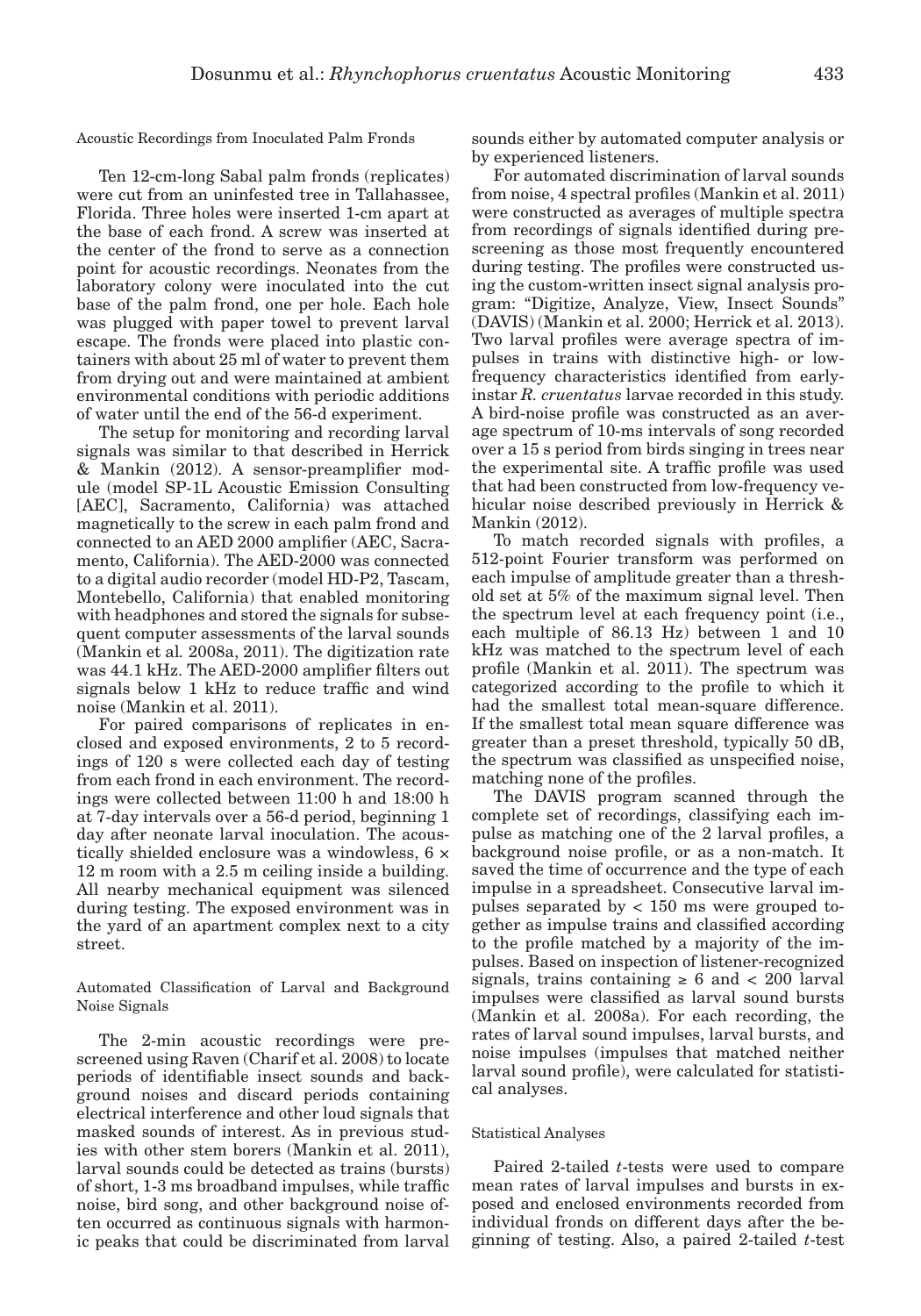was conducted to compare the mean rates of noise impulses in exposed and enclosed conditions over the 56-d duration of the experiment. The mean rates of noise impulses, larval impulses, and larval bursts were calculated for each frond as averages of the rates each day in enclosed and exposed recordings.

In a previous study of bursts produced by *R. ferrugineus* in sugarcane (Mankin et al. 2008a), the likelihood of larval infestation was considered low if the rate of larval bursts was < 1 per 50 s (0.02 bursts / s). For this experiment, it was convenient to set a similar criterion that < 1 larval burst per 120 s recording (0.0083 bursts / s) indicated low likelihood of infestation. In this case, an estimate of low likelihood of infestation would signify a detection error because all of the fronds in the experiment had been inoculated.

#### **RESULTS**

Characteristics of Acoustic Recordings from Inoculated Palm Fronds

An example of signals recorded from larvae in frond #6 on day 7 after inoculation (Fig. 1) displays some of the similarities and differences frequently observed with signals recorded in the enclosed and exposed environments. Fig. 1A is an oscillogram of 120 s activity from the enclosed, acoustically shielded environment. The DAVIS program identified 337 larval impulses and 81 bird or traffic noise impulses. Four trains of larval impulses separated by < 150 ms (near 11.5, 19.5, 40 and 97 s) were classified as larval bursts.

One of the larval bursts is expanded in a 30 ms inset (Fig. 1A.a) for additional detail on typical ranges of amplitude and relative timing of impulses. The burst contains 2 larval impulses in the first 2 ms at its beginning, a third near its midpoint (near 13 ms) and 3 larval impulses near its end (20-30 ms).

Signals recorded 4 h earlier from the same frond in the exposed environment are displayed in Fig. 1C. There were 331 larval impulses and 81 noise impulses in this example, and 16 impulse trains met the criterion for larval bursts. The primary difference between the spectrograms in the enclosed (Fig. 1B) and exposed environments (Fig. 1D) was the noticeably higher energy below 4 kHz in the exposed environment. The latter shows a nearly continuous presence of signal between 2 and 4 kHz.

A series of samples recorded once each week from frond #3 over a 56-day period (Fig. 2) is representative of the overall range of amplitudes and temporal patterns of larval and noise impulses recorded in the exposed environment. Two examples of noise include an interval with traffic noise between 20 and 30 s on day 14, and an interval with persons talking between 5 and 15 s on day 28.

Mean Rates of Noise Impulses, Larval Impulses, and Larval Bursts in Enclosed and Exposed Environments

It was expected that the mean rate of noise impulses detected in the exposed environment would be greater than in the enclosed environment but the mean rate of larval bursts would be similar in the 2 environments. Indeed, in paired comparisons where the mean rate of noise impulses from each frond in the enclosed environment each day of testing was subtracted from the mean in the exposed environment, the mean difference  $\pm$  standard error (SE), 4.213  $\pm$ 1.293 impulses / s, indicated a statistically significant difference between the 2 conditions (df  $= 62$ ,  $t = 3.26$ ,  $P = 0.002$ ). Also as expected, in paired comparisons where the mean rate of larval bursts from each frond in the enclosed environment on each day of testing was subtracted from the mean rate in the exposed environment, the mean difference  $\pm$  SE, 0.022  $\pm$  0.027 bursts  $\frac{1}{s}$  was not statistically significant ( $t = 0.823$ , df  $= 84, P = 0.412$ .

However, the mean rates of larval impulses in paired comparisons of recordings obtained from each frond each day under exposed and enclosed conditions were significantly different. The mean difference ± SE between larval sound impulse rates in exposed and enclosed conditions was  $(1.718 \pm 0.849$  impulses / s, t = 2.024,  $df = 84$ ,  $P = 0.046$ ).

Analysis of signals from different fronds on different days after inoculation (Table 1) indicated that, except on day 21 (Table 1), larval bursts were present in 70–90 percent of individual recordings. Under a criterion that absence of bursts in a 2-min period indicates low infestation likelihood, the tested samples would have been designated incorrectly as uninfested in 6 to 50 percent of the recordings. However, bursts were observed in at least one recording from each frond on each test day, which indicates that the probability of incorrectly classifying an infested sample as uninfested could be reduced by recording signals multiple times each day of testing.

Mean Rates of Larval Bursts from All Fronds on Different Days

Although each frond had different patterns of larval burst activity over the 56-day testing period, there was a trend of greatest activity on day 1 after inoculation and least activity on day 21 (Fig. 3). Otherwise, the mean activity levels remained in the range of 0.09 – 0.15 larval bursts / s. The rates of impulses in the example of Fig. 2 follow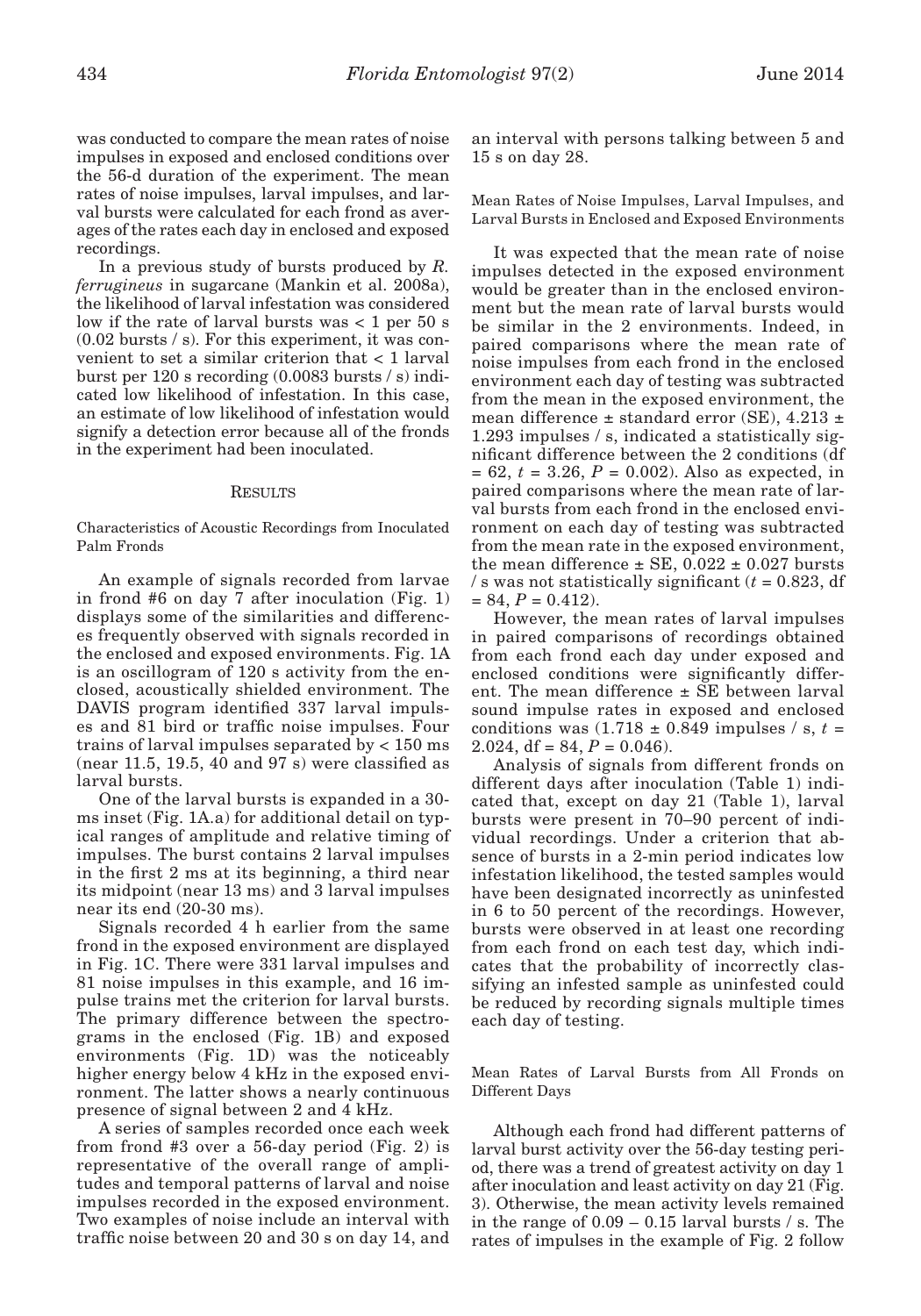

Fig. 1. Examples of oscillograms (A and C) and spectrograms (B and D) of sounds recorded from an inoculated frond on day 7 in enclosed and exposed environments. Inset (a) displays a 30-ms expansion of a larval impulse burst. Darker areas in spectrograms indicate higher relative energy at those frequencies and times.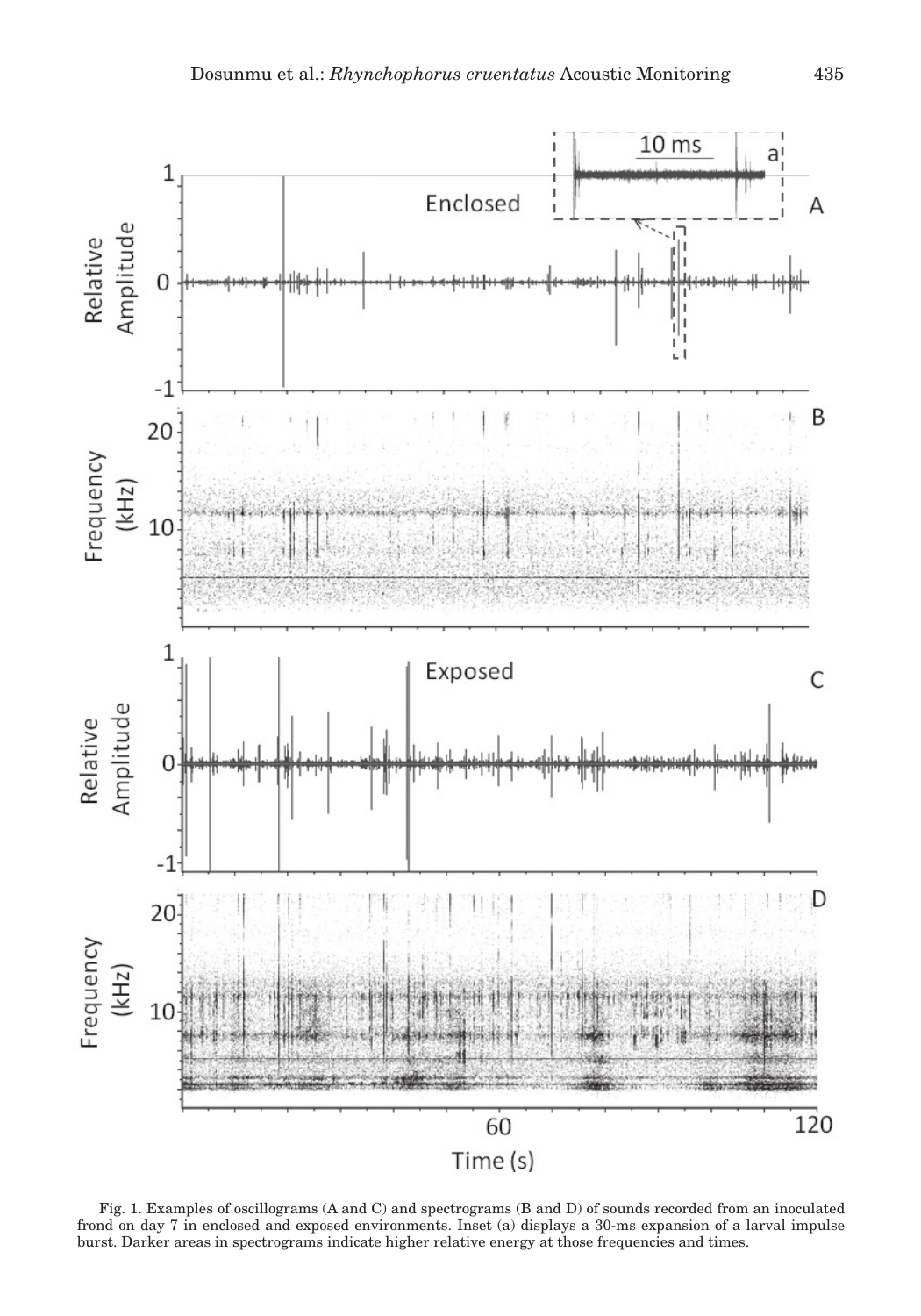

Fig. 2. Oscillograms of sound impulses recorded from an inoculated frond over a 56 d period in the exposed environment. Vertical scales are relative amplitude, held constant for all recordings.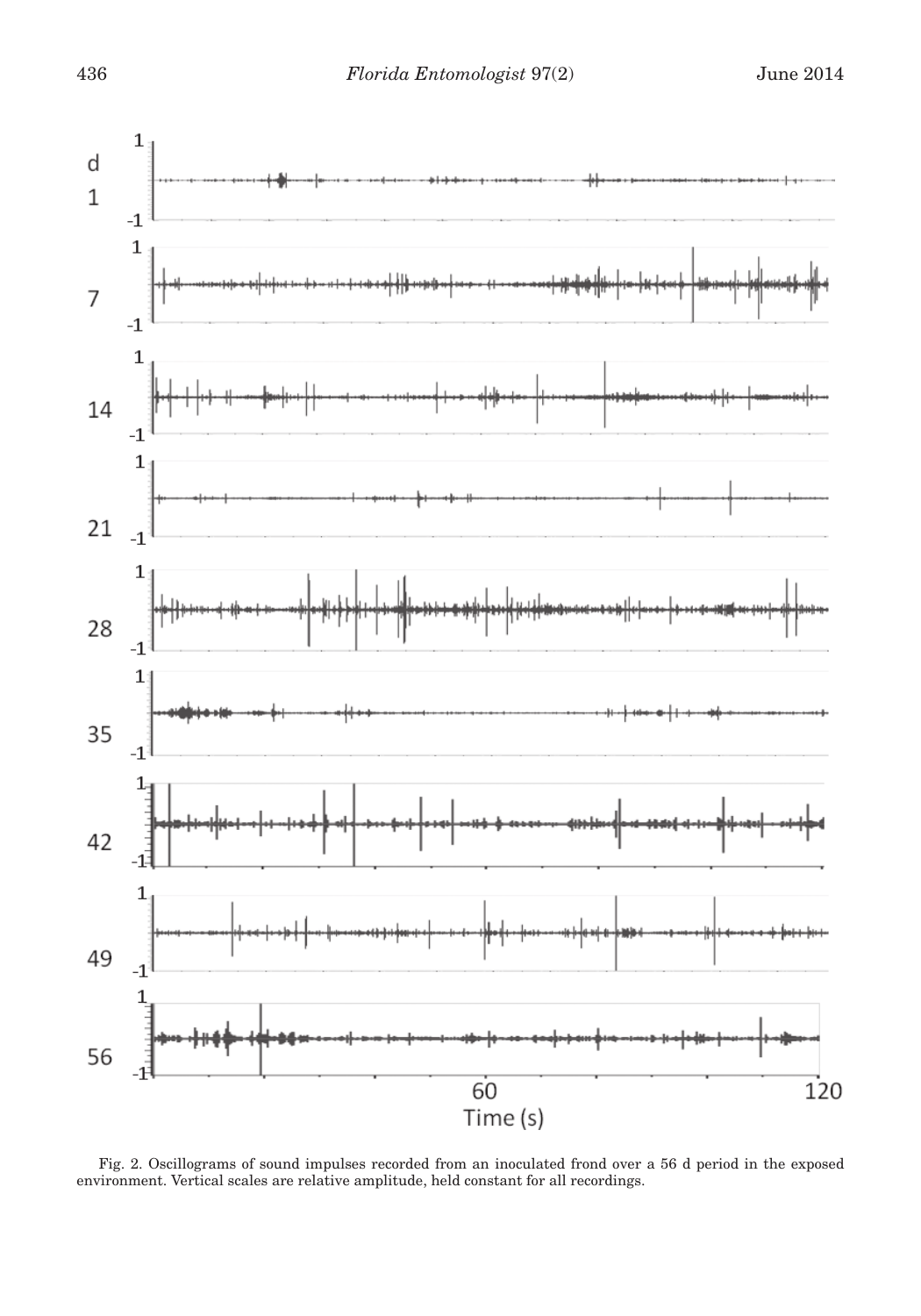| Day after<br>inoculation | Total No.<br>replicates | No. w/o<br>bursts | Detection<br>$error (\%)$ |
|--------------------------|-------------------------|-------------------|---------------------------|
| 1                        | 32                      | 3                 | 9.4                       |
| 7                        | 41                      | 4                 | 9.8                       |
| 14                       | 38                      | 6                 | 15.8                      |
| 21                       | 35                      | 18                | 51.4                      |
| 28                       | 32                      | 5                 | 15.6                      |
| 35                       | 34                      | 8                 | 23.5                      |
| 42                       | 28                      | 3                 | 10.7                      |
| 49                       | 32                      | 2                 | 6.3                       |
| 56                       | 32                      | з                 | 9.4                       |

TABLE 1. COMPARISONS OF THE PERCENTAGES OF 2-MIN acoustic recordings without detectable *R. cruentatus* larval bursts at different times after neonate inoculation.

the trend seen in Fig. 3 except for day 1. The rate for this frond on day 1 was 0.134 bursts / s, somewhat less than the overall mean of 0.367 bursts / s for all fronds recorded on the first day (Fig. 3).

#### **DISCUSSION**

It was of biological interest that the signals from all fronds on days 14 and 21 were considerably lower than during the rest of the test period. It is possible that the low level of activity on these days coincided with a period when multiple larvae had molted. A similar phenomenon was noticed by Shade et al. (1990) when monitoring acoustic



Fig. 3. Mean rates of larval bursts detected each test day in individual samples recorded from ten palm frond replicates. Vertical bars indicate Standard Errors.

activity of individual *Callosobruchus maculatus* (F.) larvae in cowpea seeds, and by Pittendrigh et al. (1997), who monitored activity of individual *Sitophilus oryzae* (L.) larvae in maize. After the low point of activity on day 21, the activity levels generally trended higher. This result might be expected if older, larger instars produced more frequent, louder sounds than the younger, smaller instars, as was observed by Shade et al. (1990) and Pittendrigh et al. (1997). However, there are numerous factors that could increase or decrease activity rates at any given time; consequently, there is often only a weak relationship between the activity rate and the number or size of insects in a sample (Mankin et al. 2011).

An important result of this study was the finding that there were no significant differences between larval burst rates in exposed and enclosed conditions. This result is similar to those in previous investigations of wood-feeding insects, where specification of a temporal pattern of impulses in addition to a spectral pattern enabled improved discrimination of insect sounds from background noise (Mankin et al. (2008b). The result that significant differences were found between rates of larval impulses in exposed and enclosed conditions suggests that some of the background noise impulses in this study had spectra that were similar to the larval profiles and were counted as larval impulses in error. A potential cause of such similarities is resonance within the structure of the frond (Mankin et al. 2008a). A candidate for one of the resonance frequencies is seen as a continuous band between 11.5-12 kHz in the examples of Fig. 1B and 1D.

The results of this experiment combined with results of several investigations on *R. ferrugineus*  and other internally feeding beetles (Mankin et al. 2011) suggest that all of the large *Rhynchophorus* weevils can be detected acoustically in host trees and fronds in both exposed and enclosed environments. The capability for early detection of infestation of all the large *Rhynchophorus* offers potential for effective management and reduction of inadvertent spread of these pests through movement of infested offshoots.

# **ACKNOWLEDGMENTS**

We greatly appreciate the assistance of Alex Bolques (Gadsden County Cooperative Extension), Ronald Rice (Palm Beach County Cooperative Extension) and Leslie Baucum (Hendry County Cooperative Extension) for providing and harvesting sugarcane. We thank Moses Kairo for assistance in the early part of this study. The senior author acknowledges funding from the USDA, APHIS Farm Bill 2008 for this study. The use of trade, firm, or corporation names in this publication is for the information and convenience of the reader. Such use does not constitute an official endorsement or approval by the USDA of any product or service to the exclusion of others that may be suitable. The USDA is an equal opportunity provider and employer.